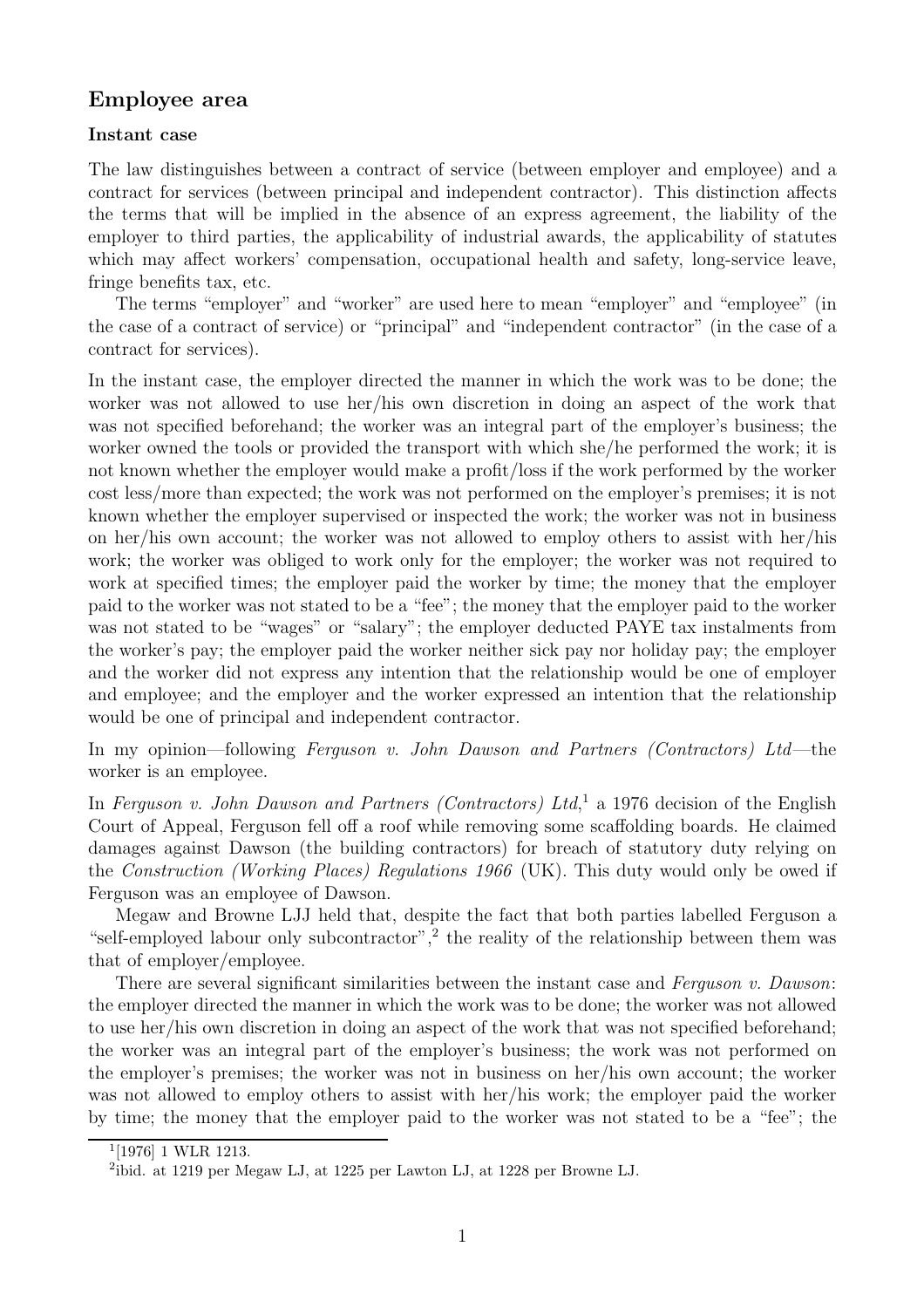money that the employer paid to the worker was not stated to be "wages" or "salary"; the employer paid the worker neither sick pay nor holiday pay; the employer and the worker did not express any intention that the relationship would be one of employer and employee; and the employer and the worker expressed an intention that the relationship would be one of principal and independent contractor.

However, the instant case is not on all fours with *Ferguson v. Dawson*. In that case the worker neither owned the tools nor provided the transport with which she/he performed the work; the employer would make a profit/loss if the work performed by the worker cost less/more than expected; the employer supervised or inspected the work; the worker was not obliged to work only for the employer; the worker was required to work at specified times; and the employer did not deduct PAYE tax instalments from the worker's pay.

Nevertheless, I believe that *Ferguson v. Dawson* should be followed.

# If Ready Mixed Concrete (South East) Ltd v. Minister of Pensions and National Insurance is followed then the worker is an independent contractor.

In Ready Mixed Concrete (South East) Ltd v. Minister of Pensions and National Insurance,<sup>3</sup> a 1967 decision of the Queen's Bench Division of the English High Court, Latimer worked for Ready Mixed as an "owner-driver". He was paid at mileage rates, and was obliged to buy the truck through a financial organization associated with Ready Mixed. The truck was painted in the company's colours, and he had to wear a Ready Mixed uniform. Latimer was obliged to meet the costs of maintenance, repair and insurance of the truck (and the attached mixing unit, which belonged to Ready Mixed). The Minister determined that Latimer was employed under a contract of service and therefore an "employed person" under s. 1(2) of the National Insurance Act 1965 (UK), making Ready Mixed liable to make weekly contributions.

MacKenna J examined the contract and held that the rights it conferred, and the duties it imposed, between Latimer and Ready Mixed were not such as to make it a contract of service.

There are several similarities between the instant case and Ready Mixed v. Minister: the worker was an integral part of the employer's business; the worker owned the tools or provided the transport with which she/he performed the work; the work was not performed on the employer's premises; the worker was not in business on her/his own account; the worker was obliged to work only for the employer; the worker was not required to work at specified times; the money that the employer paid to the worker was not stated to be a "fee"; the money that the employer paid to the worker was not stated to be "wages" or "salary"; the employer paid the worker neither sick pay nor holiday pay; the employer and the worker did not express any intention that the relationship would be one of employer and employee; and the employer and the worker expressed an intention that the relationship would be one of principal and independent contractor.

However, there are several significant differences between the instant case and Ready Mixed v. Minister. In that case the employer did not direct the manner in which the work was to be done; the worker was allowed to use her/his own discretion in doing an aspect of the work that was not specified beforehand; the employer would not make a profit/loss if the work performed by the worker cost less/more than expected; the employer neither supervised nor inspected the work; the worker was allowed to employ others to assist with her/his work; the employer did not pay the worker by time; and the employer did not deduct PAYE tax instalments from the worker's pay. Note also that *Ready Mixed v. Minister* is only a decision of the Queen's Bench Division of the English High Court and not as good authority as a case decided by the English Court of Appeal—like Ferguson v. Dawson.

<sup>3</sup>[1968] 2 QB 497.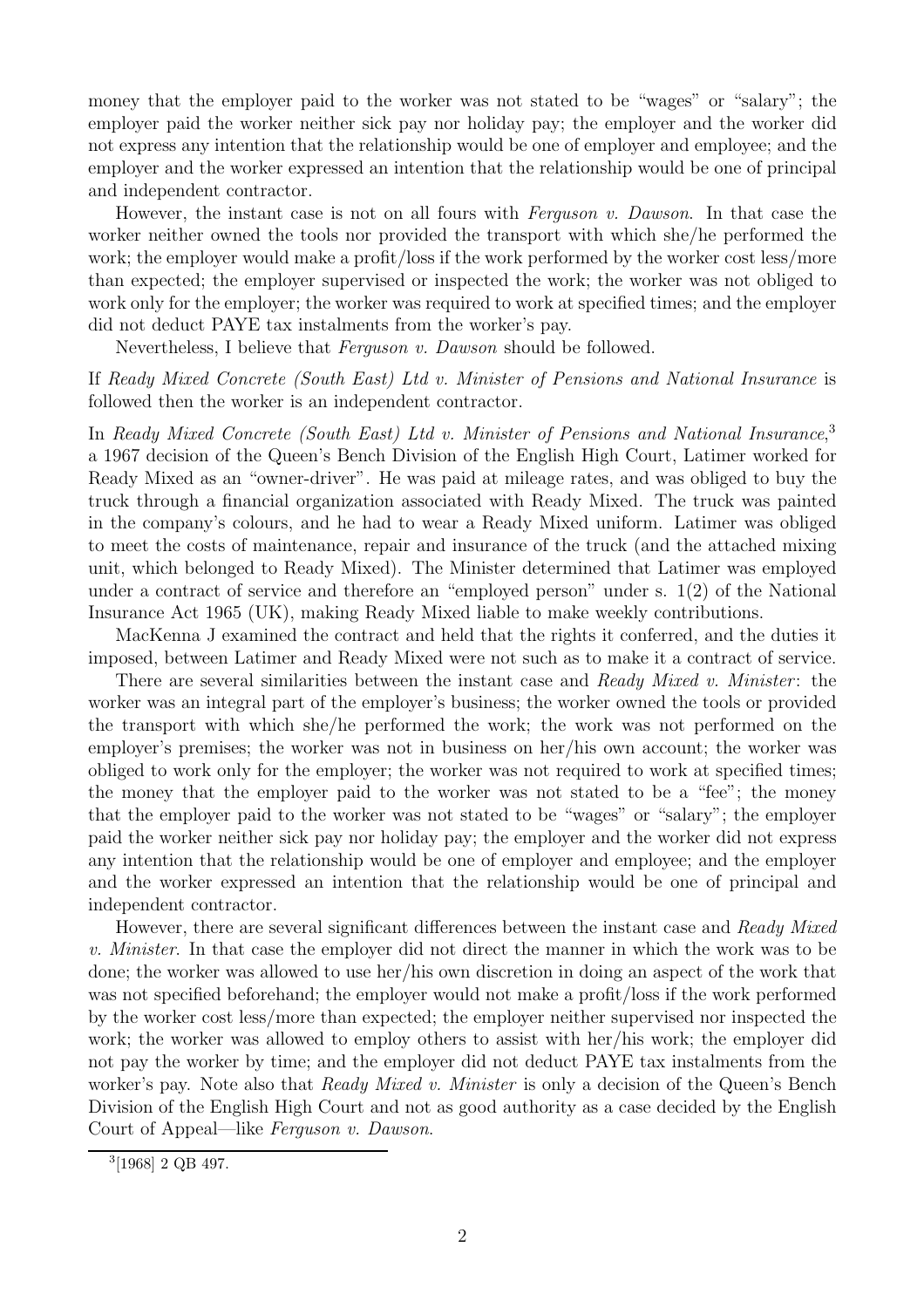Consequently, there is nothing in Ready Mixed v. Minister to warrant any change in my conclusion.

#### **Instantiation 4**

It may be that the following is true of the instant case: the employer would not make a profit/loss if the work performed by the worker cost less/more than expected; and the employer neither supervised nor inspected the work.

If that is so then in my opinion—following Ready Mixed Concrete (South East) Ltd v. Minister of Pensions and National Insurance—the worker is an independent contractor.

Details of Ready Mixed v. Minister are summarized above. There are several significant similarities between the instantiated case and Ready Mixed v. Minister: the worker was an integral part of the employer's business; the worker owned the tools or provided the transport with which she/he performed the work; the employer would not make a profit/loss if the work performed by the worker cost less/more than expected; the work was not performed on the employer's premises; the employer neither supervised nor inspected the work; the worker was not in business on her/his own account; the worker was obliged to work only for the employer; the worker was not required to work at specified times; the money that the employer paid to the worker was not stated to be a "fee"; the money that the employer paid to the worker was not stated to be "wages" or "salary"; the employer paid the worker neither sick pay nor holiday pay; the employer and the worker did not express any intention that the relationship would be one of employer and employee; and the employer and the worker expressed an intention that the relationship would be one of principal and independent contractor.

However, the instantiated case is not on all fours with Ready Mixed v. Minister. In that case the employer did not direct the manner in which the work was to be done; the worker was allowed to use her/his own discretion in doing an aspect of the work that was not specified beforehand; the worker was allowed to employ others to assist with her/his work; the employer did not pay the worker by time; and the employer did not deduct PAYE tax instalments from the worker's pay.

Nevertheless, I believe that Ready Mixed v. Minister should be followed.

## If Ferguson v. John Dawson and Partners (Contractors) Ltd is followed then the worker is an employee.

Details of Ferguson v. Dawson are summarized above. There are several similarities between the instantiated case and Ferguson v. Dawson: the employer directed the manner in which the work was to be done; the worker was not allowed to use her/his own discretion in doing an aspect of the work that was not specified beforehand; the worker was an integral part of the employer's business; the work was not performed on the employer's premises; the worker was not in business on her/his own account; the worker was not allowed to employ others to assist with her/his work; the employer paid the worker by time; the money that the employer paid to the worker was not stated to be a "fee"; the money that the employer paid to the worker was not stated to be "wages" or "salary"; the employer paid the worker neither sick pay nor holiday pay; the employer and the worker did not express any intention that the relationship would be one of employer and employee; and the employer and the worker expressed an intention that the relationship would be one of principal and independent contractor.

However, there are several significant differences between the instantiated case and Ferguson v. Dawson. In that case the worker neither owned the tools nor provided the transport with which she/he performed the work; the employer would make a profit/loss if the work performed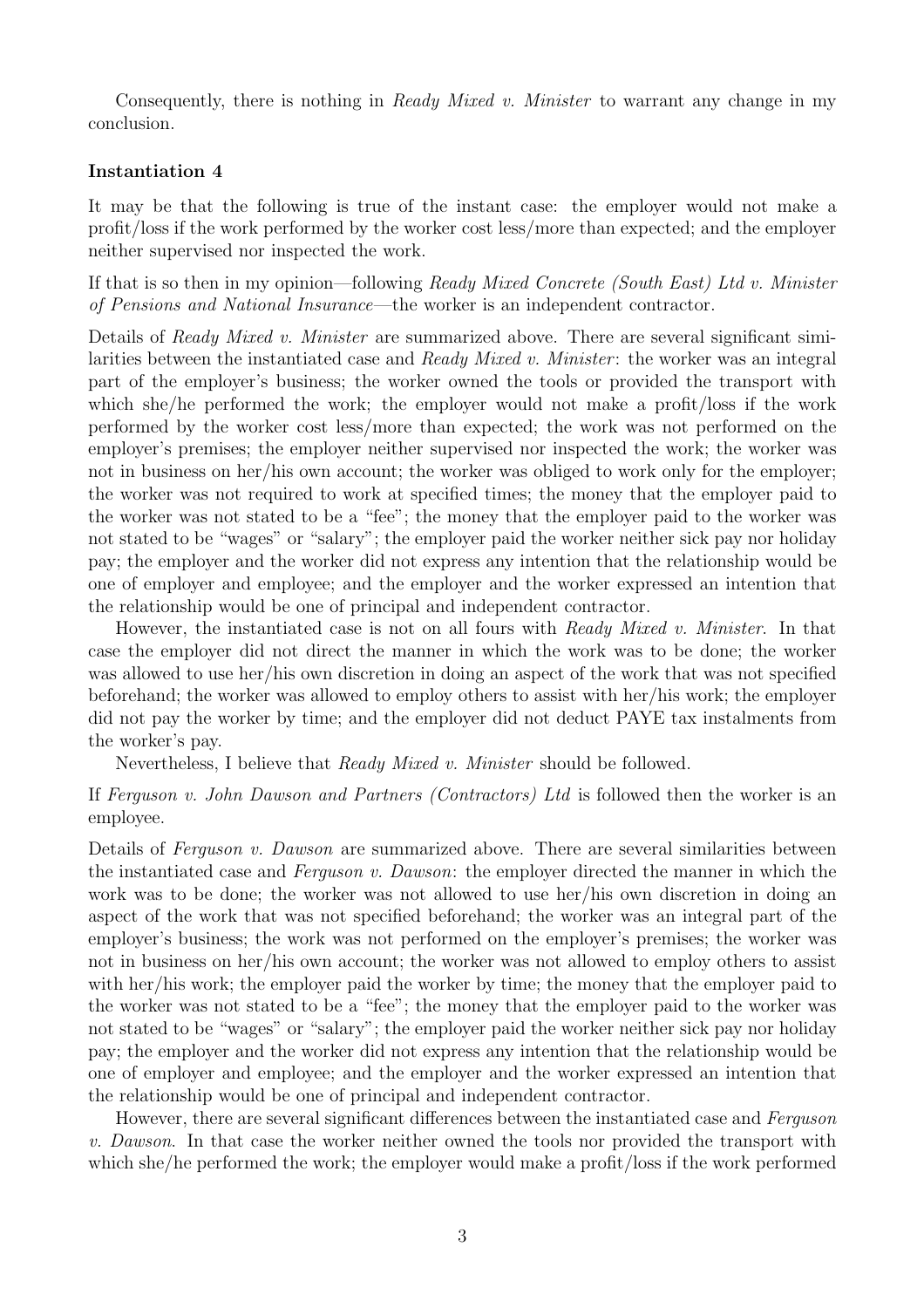by the worker cost less/more than expected; the employer supervised or inspected the work; the worker was not obliged to work only for the employer; the worker was required to work at specified times; and the employer did not deduct PAYE tax instalments from the worker's pay.

Despite the fact that Ferguson v. Dawson is a decision of the English Court of Appeal (and better authority than a case decided by the Queen's Bench Division of the English High Court—like Ready Mixed v. Minister), there is nothing in Ferguson v. Dawson to warrant any change in my conclusion.

#### **Hypothetical 1**

Consider the instant case changed so that the following is true: the worker was not obliged to work only for the employer; and the employer did not deduct PAYE tax instalments from the worker's pay.

If that were so then I would be more strongly of the opinion that—following Ferguson v. John Dawson and Partners (Contractors) Ltd—the worker is an employee.

Details of Ferguson v. Dawson are summarized above. There are several significant similarities between the hypothetical case and Ferguson v. Dawson: the employer directed the manner in which the work was to be done; the worker was not allowed to use her/his own discretion in doing an aspect of the work that was not specified beforehand; the worker was an integral part of the employer's business; the work was not performed on the employer's premises; the worker was not in business on her/his own account; the worker was not allowed to employ others to assist with her/his work; the worker was not obliged to work only for the employer; the employer paid the worker by time; the money that the employer paid to the worker was not stated to be a "fee"; the money that the employer paid to the worker was not stated to be "wages" or "salary"; the employer did not deduct PAYE tax instalments from the worker's pay; the employer paid the worker neither sick pay nor holiday pay; the employer and the worker did not express any intention that the relationship would be one of employer and employee; and the employer and the worker expressed an intention that the relationship would be one of principal and independent contractor.

However, the hypothetical case is not on all fours with *Ferguson v. Dawson*. In that case the worker neither owned the tools nor provided the transport with which she/he performed the work; the employer would make a profit/loss if the work performed by the worker cost less/more than expected; the employer supervised or inspected the work; and the worker was required to work at specified times.

Nevertheless, I believe that *Ferguson v. Dawson* should be followed.

If Ready Mixed Concrete (South East) Ltd v. Minister of Pensions and National Insurance is followed then the worker is an independent contractor.

Details of Ready Mixed v. Minister are summarized above. There are several similarities between the hypothetical case and Ready Mixed v. Minister: the worker was an integral part of the employer's business; the worker owned the tools or provided the transport with which she/he performed the work; the work was not performed on the employer's premises; the worker was not in business on her/his own account; the worker was not required to work at specified times; the money that the employer paid to the worker was not stated to be a "fee"; the money that the employer paid to the worker was not stated to be "wages" or "salary"; the employer did not deduct PAYE tax instalments from the worker's pay; the employer paid the worker neither sick pay nor holiday pay; the employer and the worker did not express any intention that the relationship would be one of employer and employee; and the employer and the worker expressed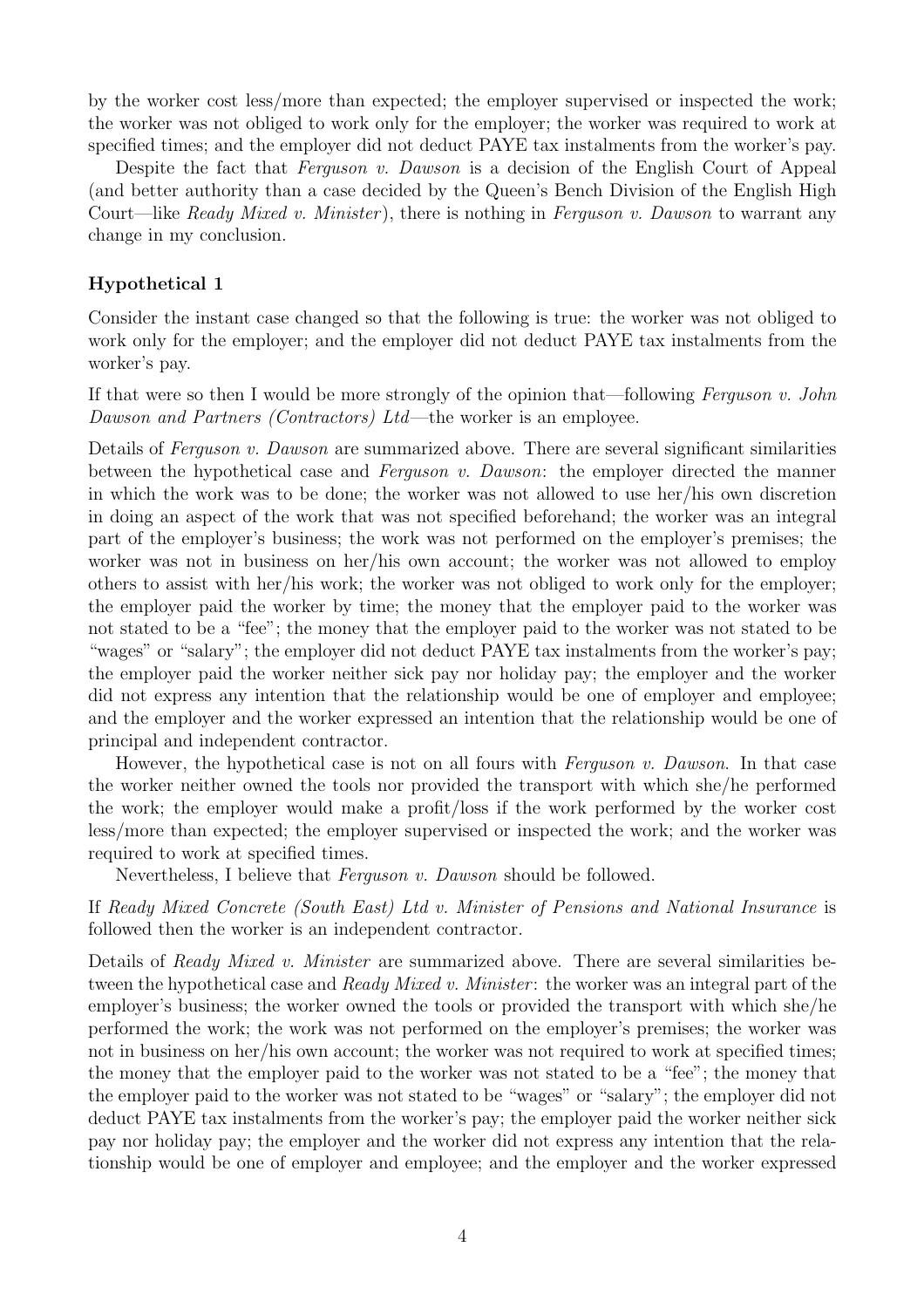an intention that the relationship would be one of principal and independent contractor.

However, there are several significant differences between the hypothetical case and Ready Mixed v. Minister. In that case the employer did not direct the manner in which the work was to be done; the worker was allowed to use her/his own discretion in doing an aspect of the work that was not specified beforehand; the employer would not make a profit/loss if the work performed by the worker cost less/more than expected; the employer neither supervised nor inspected the work; the worker was allowed to employ others to assist with her/his work; the worker was obliged to work only for the employer; and the employer did not pay the worker by time. Note also that *Ready Mixed v. Minister* is only a decision of the Queen's Bench Division of the English High Court and not as good authority as a case decided by the English Court of Appeal—like Ferguson v. Dawson.

Consequently, there is nothing in Ready Mixed v. Minister to warrant any change in my conclusion.

### **Hypothetical 2**

Consider the instant case changed so that the following is true: the worker was allowed to use her/his own discretion in doing an aspect of the work that was not specified beforehand; and the employer did not deduct PAYE tax instalments from the worker's pay.

If that were so then my opinion would be that—following Ready Mixed Concrete (South East) Ltd v. Minister of Pensions and National Insurance—the worker is an independent contractor.

Details of Ready Mixed v. Minister are summarized above. There are several significant similarities between the hypothetical case and Ready Mixed v. Minister: the worker was allowed to use her/his own discretion in doing an aspect of the work that was not specified beforehand; the worker was an integral part of the employer's business; the worker owned the tools or provided the transport with which she/he performed the work; the work was not performed on the employer's premises; the worker was not in business on her/his own account; the worker was obliged to work only for the employer; the worker was not required to work at specified times; the money that the employer paid to the worker was not stated to be a "fee"; the money that the employer paid to the worker was not stated to be "wages" or "salary"; the employer did not deduct PAYE tax instalments from the worker's pay; the employer paid the worker neither sick pay nor holiday pay; the employer and the worker did not express any intention that the relationship would be one of employer and employee; and the employer and the worker expressed an intention that the relationship would be one of principal and independent contractor.

However, the hypothetical case is not on all fours with Ready Mixed v. Minister. In that case the employer did not direct the manner in which the work was to be done; the employer would not make a profit/loss if the work performed by the worker cost less/more than expected; the employer neither supervised nor inspected the work; the worker was allowed to employ others to assist with her/his work; and the employer did not pay the worker by time.

Nevertheless, I believe that Ready Mixed v. Minister should be followed.

If Ferguson v. John Dawson and Partners (Contractors) Ltd is followed then the worker is an employee.

Details of Ferguson v. Dawson are summarized above. There are several similarities between the hypothetical case and *Ferguson v. Dawson*: the employer directed the manner in which the work was to be done; the worker was an integral part of the employer's business; the work was not performed on the employer's premises; the worker was not in business on her/his own account; the worker was not allowed to employ others to assist with her/his work; the employer